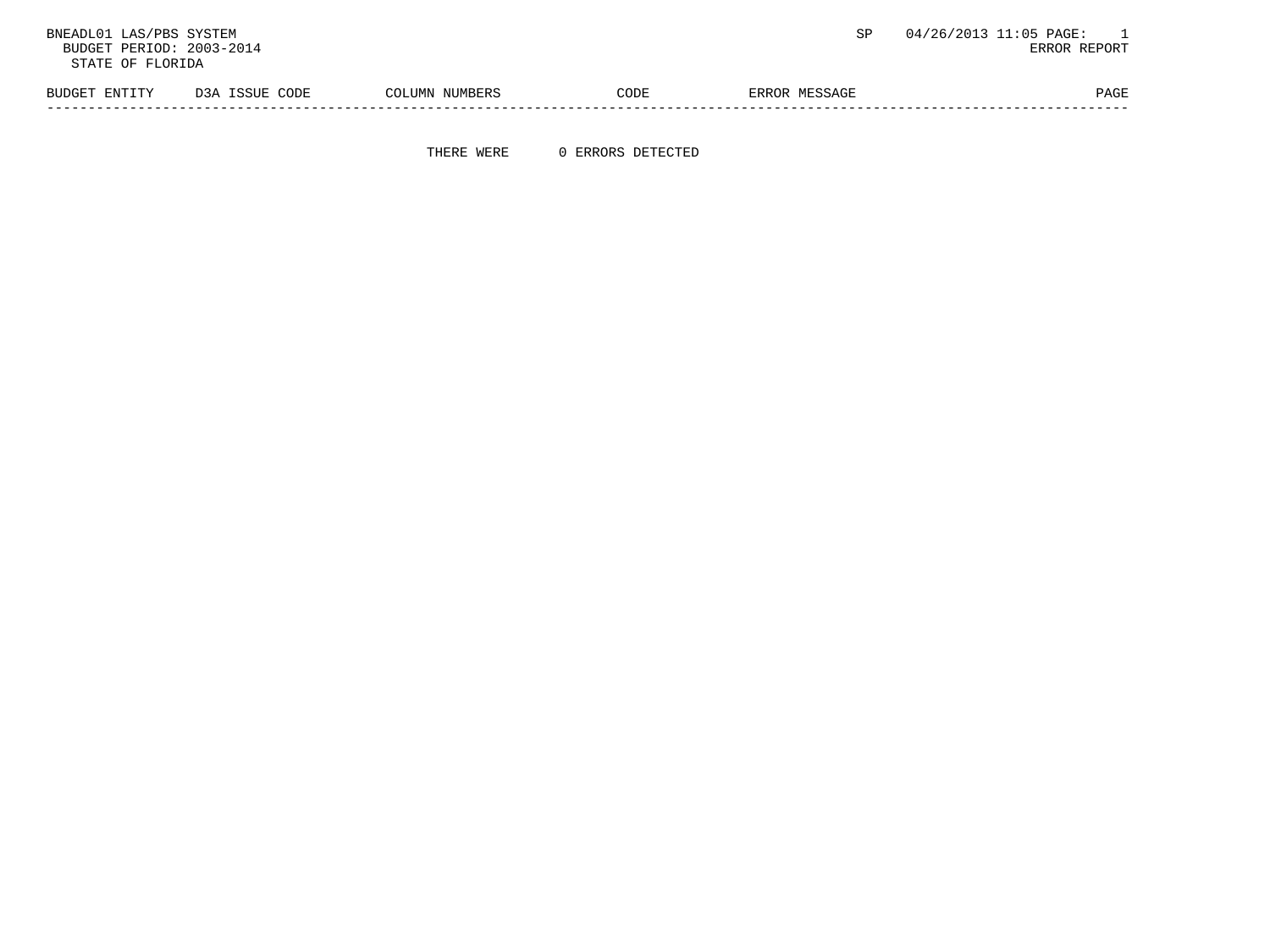|                                                                                                                                                                                                                                                                                                                                                                                                                                                                                                                             | POS AMOUNT POS AMOUNT POS AMOUNT POS AMOUNT | $\begin{tabular}{lllllllll} COL & A12 & & COL & A14 & & COL & A15 & & COL & A16 \\ AGY & FIN & REQ & & AGY & AMD & REQ & & AGY & AMD & N/R & & AGY & AMD & ANZ \\ FY & 2013-14 & & FY & 2013-14 & & FY & 2013-14 & & FY & 2013-14 \\ \end{tabular}$ |                       |  |
|-----------------------------------------------------------------------------------------------------------------------------------------------------------------------------------------------------------------------------------------------------------------------------------------------------------------------------------------------------------------------------------------------------------------------------------------------------------------------------------------------------------------------------|---------------------------------------------|-----------------------------------------------------------------------------------------------------------------------------------------------------------------------------------------------------------------------------------------------------|-----------------------|--|
| AID TO LOC GOV - OPERATION                                                                                                                                                                                                                                                                                                                                                                                                                                                                                                  |                                             |                                                                                                                                                                                                                                                     |                       |  |
| EDUCATION, DEPT OF<br>UNIVERSITIES, DIVISION OF<br>PGM: EDUC/GEN ACTIVITIES<br>EDUCATION<br>EDUC/GEN ACTIVITIES<br>ANNUALIZATION OF ISSUES PARTIALLY<br>FUNDED IN PRIOR YEAR<br>ANNUALIZATION OF TUITION<br>DIFFERENTIAL<br>AID TO LOCAL GOVERNMENTS<br>G/A-EDUCATION & GENERAL                                                                                                                                                                                                                                             |                                             |                                                                                                                                                                                                                                                     |                       |  |
| $ED/GEN$ STUD & OTHR FEES TF                                                                                                                                                                                                                                                                                                                                                                                                                                                                                                |                                             |                                                                                                                                                                                                                                                     | 20,861,116 20,861,116 |  |
| G/A - USF MEDICAL CENTER                                                                                                                                                                                                                                                                                                                                                                                                                                                                                                    |                                             |                                                                                                                                                                                                                                                     |                       |  |
| $ED/GEN$ STUD & OTHR FEES TF                                                                                                                                                                                                                                                                                                                                                                                                                                                                                                |                                             |                                                                                                                                                                                                                                                     | 119,308 119,308       |  |
| TOTAL: AID TO LOCAL GOVERNMENTS<br>BY FUND                                                                                                                                                                                                                                                                                                                                                                                                                                                                                  |                                             |                                                                                                                                                                                                                                                     |                       |  |
|                                                                                                                                                                                                                                                                                                                                                                                                                                                                                                                             |                                             |                                                                                                                                                                                                                                                     |                       |  |
| AGENCY ISSUE NARRATIVE:<br>2013-2014 BUDGET YEAR NARRATIVE:<br>This issue requests \$21 million in tuition differential budget authority for the 2013-2014 year based on the<br>annualization of the 2012-2013 fall differential rates approved by the Board of Governors for the 2012-2013 fiscal year.                                                                                                                                                                                                                    |                                             | IT COMPONENT? NO                                                                                                                                                                                                                                    |                       |  |
| University of Florida: \$2,971,099<br>Florida State University: \$4,601,632<br>Florida A&M University: \$289,835<br>University of South Florida: \$2,005,178<br>University of South Florida - Health Science: \$119,308<br>Florida Atlantic University: \$1,807,854<br>University of West Florida: \$549,571<br>University of Central Florida: \$4,450,347<br>Florida International University: \$2,401,423<br>University of North Florida: \$1,034,247<br>Florida Gulf Coast University: \$749,930<br>Total: $$20,980,424$ |                                             |                                                                                                                                                                                                                                                     |                       |  |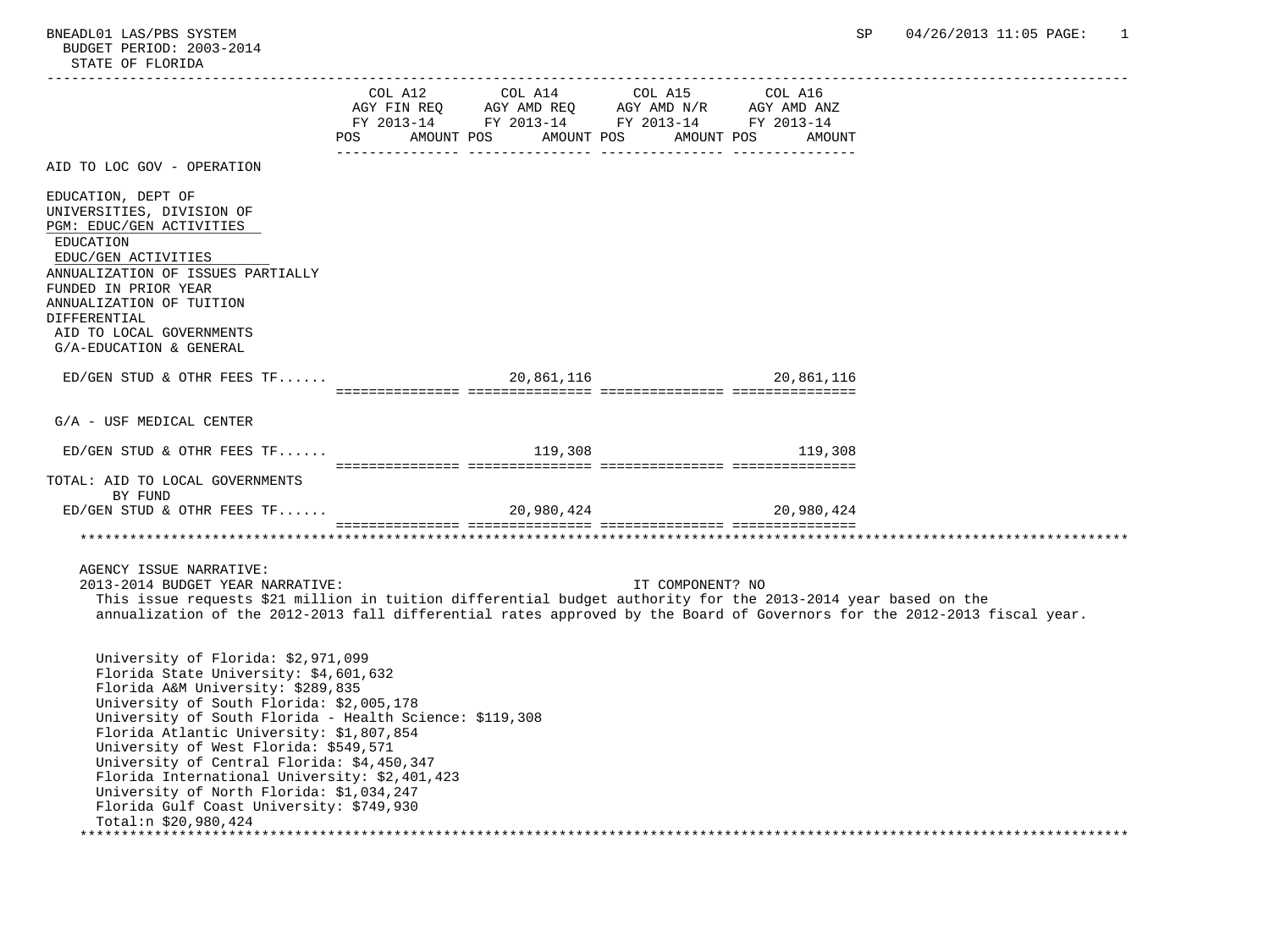|                                                                                                                                                                                                                                                                                                                                                                                                                                                                                    | POS AMOUNT POS AMOUNT POS AMOUNT POS AMOUNT | FY 2013-14 FY 2013-14 FY 2013-14 FY 2013-14 |  |
|------------------------------------------------------------------------------------------------------------------------------------------------------------------------------------------------------------------------------------------------------------------------------------------------------------------------------------------------------------------------------------------------------------------------------------------------------------------------------------|---------------------------------------------|---------------------------------------------|--|
| AID TO LOC GOV - OPERATION                                                                                                                                                                                                                                                                                                                                                                                                                                                         |                                             |                                             |  |
| EDUCATION, DEPT OF<br>UNIVERSITIES, DIVISION OF<br>PGM: EDUC/GEN ACTIVITIES<br>EDUCATION<br>EDUC/GEN ACTIVITIES<br>WORKLOAD<br>PHYSICAL PLANT NEW SPACE<br>AID TO LOCAL GOVERNMENTS<br>G/A-EDUCATION & GENERAL                                                                                                                                                                                                                                                                     |                                             |                                             |  |
| GENERAL REVENUE FUND 5,015,858 5,257,409                                                                                                                                                                                                                                                                                                                                                                                                                                           |                                             |                                             |  |
| $G/A-IFAS$                                                                                                                                                                                                                                                                                                                                                                                                                                                                         |                                             |                                             |  |
| GENERAL REVENUE FUND 58,503 105,987                                                                                                                                                                                                                                                                                                                                                                                                                                                |                                             |                                             |  |
| $G/A$ - UF HEALTH CENTER                                                                                                                                                                                                                                                                                                                                                                                                                                                           |                                             |                                             |  |
| GENERAL REVENUE FUND 824, 224- 824, 224-                                                                                                                                                                                                                                                                                                                                                                                                                                           |                                             |                                             |  |
| TOTAL: AID TO LOCAL GOVERNMENTS<br>BY FUND<br>GENERAL REVENUE FUND 4,250,137 4,539,172                                                                                                                                                                                                                                                                                                                                                                                             |                                             |                                             |  |
| AGENCY ISSUE NARRATIVE:<br>2013-2014 BUDGET YEAR NARRATIVE:<br>This issue requests \$4.3 million in state funds for the new facilities coming on-line in 2013-2014. The System expects to<br>increase its E&G facilities inventory by 29 facilities totaling an estimated 486,626 gross square feet. New facilities<br>completed based on the contract substantial completion date and approved for construction or acquisition by the<br>Legislature is included in this request. |                                             | IT COMPONENT? NO                            |  |
| The amounts by university are as follows:                                                                                                                                                                                                                                                                                                                                                                                                                                          |                                             |                                             |  |
| University of Florida: \$120,787<br>University of Florida - Institute of Food & Agricultural Science: \$58,503<br>University of Florida - Health Science Center: (\$824,224)<br>Florida State University: \$1,772,407<br>Florida Atlantic University: \$33,430<br>University of West Florida: \$106,580<br>University of Central Florida: \$65,503<br>Florida International University: \$2,273,310<br>University of North Florida: \$13,706<br>New College of Florida: \$630,135  |                                             |                                             |  |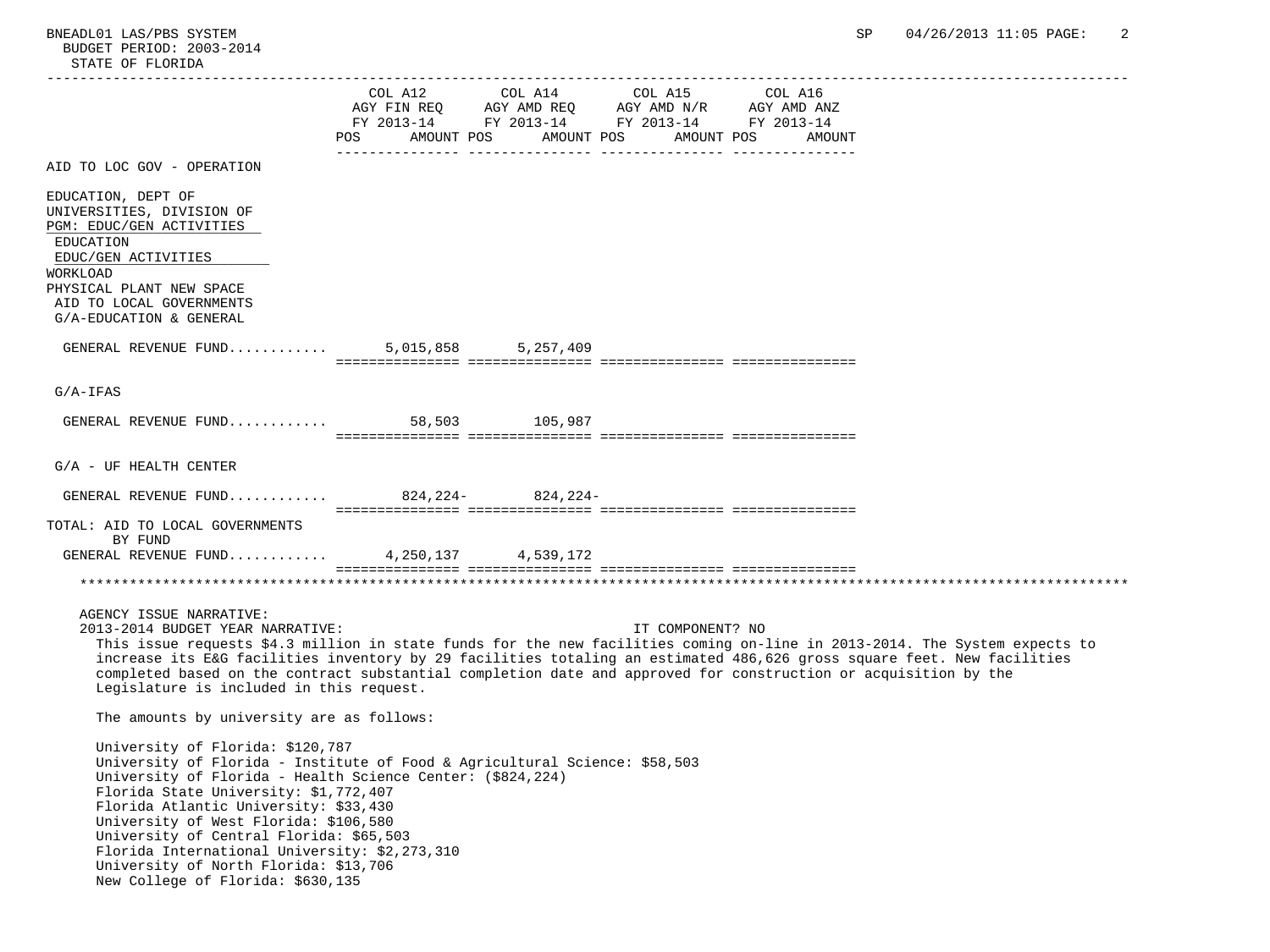BUDGET PERIOD: 2003-2014 STATE OF FLORIDA

| COL A12            | COL A14     | COL A15     | COL A16     |
|--------------------|-------------|-------------|-------------|
| AGY FIN REQ        | AGY AMD REQ | AGY AMD N/R | AGY AMD ANZ |
| FY 2013-14         | FY 2013-14  | FY 2013-14  | FY 2013-14  |
| POS.<br>AMOUNT POS | AMOUNT POS  | AMOUNT POS  | AMOUNT      |
|                    |             |             |             |

AID TO LOC GOV - OPERATION

 EDUCATION, DEPT OF UNIVERSITIES, DIVISION OF PGM: EDUC/GEN ACTIVITIES EDUCATION EDUC/GEN ACTIVITIES WORKLOAD PHYSICAL PLANT NEW SPACE

Total: \$4,250,137

 This issue has been updated to reflect an increase in the amount requested in the original legislative budget request. The increase is due in large part to additional facilities that have been reported since the original request was submitted. In addition to new facilities being reported, there were some changes made to the gross square footage and building funding classification on some buildings that were included in the original request. The updated gross square footage and amounts are listed as follows:

- University of Florida: \$623,552 University of Florida - Institute of Food & Agricultural Science: \$105,987 Universitt of Florida - Health Science Center: (\$824,224) Florida State University - \$834,792 Florida Atlantic University - \$33,430 University of West Florida - \$106,580 University of Central Florida - \$65,503 Florida International University - \$1,946,061 University of North Florida - \$13,706 New College of Florida - \$630,135 Florida Polytechnic University - \$1,003,649
- Total: \$4,539,171 \*\*\*\*\*\*\*\*\*\*\*\*\*\*\*\*\*\*\*\*\*\*\*\*\*\*\*\*\*\*\*\*\*\*\*\*\*\*\*\*\*\*\*\*\*\*\*\*\*\*\*\*\*\*\*\*\*\*\*\*\*\*\*\*\*\*\*\*\*\*\*\*\*\*\*\*\*\*\*\*\*\*\*\*\*\*\*\*\*\*\*\*\*\*\*\*\*\*\*\*\*\*\*\*\*\*\*\*\*\*\*\*\*\*\*\*\*\*\*\*\*\*\*\*\*\*\*

 TRANSFERS TRANSFER BETWEEN APPROPRIATION CATEGORIES - FROM UNIVERSITY OF SOUTH FLORIDA EDUCATIONAL & GENERAL AID TO LOCAL GOVERNMENTS G/A-EDUCATION & GENERAL GENERAL REVENUE FUND............ 1,783,070- =============== =============== =============== =============== \*\*\*\*\*\*\*\*\*\*\*\*\*\*\*\*\*\*\*\*\*\*\*\*\*\*\*\*\*\*\*\*\*\*\*\*\*\*\*\*\*\*\*\*\*\*\*\*\*\*\*\*\*\*\*\*\*\*\*\*\*\*\*\*\*\*\*\*\*\*\*\*\*\*\*\*\*\*\*\*\*\*\*\*\*\*\*\*\*\*\*\*\*\*\*\*\*\*\*\*\*\*\*\*\*\*\*\*\*\*\*\*\*\*\*\*\*\*\*\*\*\*\*\*\*\*\* AGENCY ISSUE NARRATIVE: 2013-2014 BUDGET YEAR NARRATIVE: IT COMPONENT? NO Amended 2013-14 Narrative after February 1, 2013.

This issue requests a technical transfer from the University of South Florida Education and General grants and aids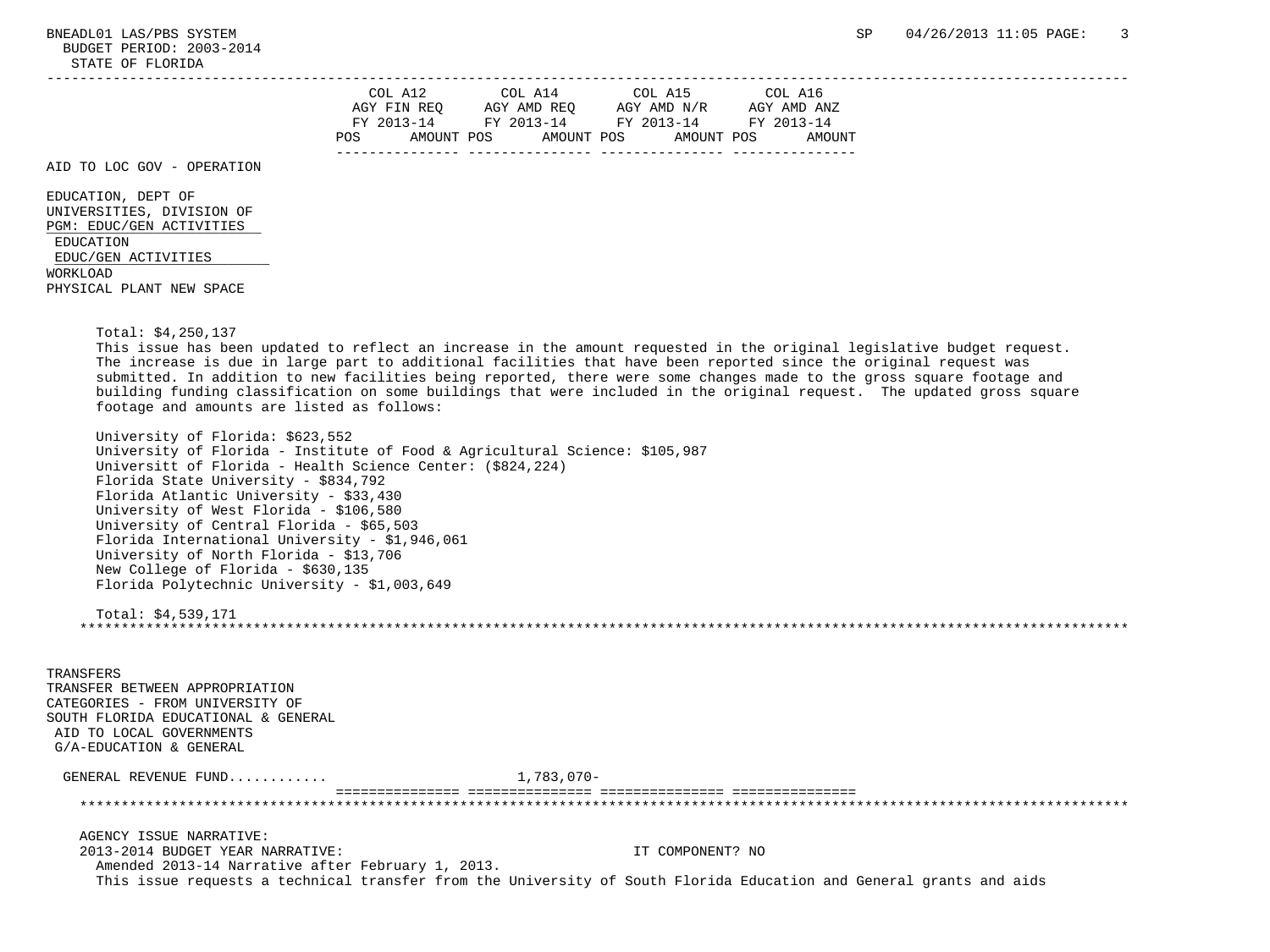| COL A12            | COL A14     | COL A15     | COL A16     |
|--------------------|-------------|-------------|-------------|
| AGY FIN REQ        | AGY AMD REQ | AGY AMD N/R | AGY AMD ANZ |
| FY 2013-14         | FY 2013-14  | FY 2013-14  | FY 2013-14  |
| POS.<br>AMOUNT POS | AMOUNT POS  | AMOUNT POS  | AMOUNT      |
|                    |             |             |             |

AID TO LOC GOV - OPERATION

 EDUCATION, DEPT OF UNIVERSITIES, DIVISION OF PGM: EDUC/GEN ACTIVITIES EDUCATION EDUC/GEN ACTIVITIES

 TRANSFERS TRANSFER BETWEEN APPROPRIATION CATEGORIES - FROM UNIVERSITY OF

SOUTH FLORIDA EDUCATIONAL & GENERAL

 category to the University of South Florida Medical Center grants and aids category. This adjustment is requested to properly align the base funding for these entities for the following issues:

 - Plant operations and maintenance funding allocated entirely to the University of South Florida Education and General grants and aids category which should have been partially allocated to the University of South Florida Medical Center. - Fiscal year 2012-13 allowable excess credit hours reduction wholly allocated to the University of South Florida Education and General grants and aids category when a portion of the reduction should have been charged to the University of South Florida Medical Center for the excess hours calculation.

 - Adjustment for fiscal year 2011-12 non-recurring transfer of funding to the University of South Florida Education and General grants and aids category from the University of South Florida Medical Center which was erroneously continued as a recurring change in base funding between the entities.

\*\*\*\*\*\*\*\*\*\*\*\*\*\*\*\*\*\*\*\*\*\*\*\*\*\*\*\*\*\*\*\*\*\*\*\*\*\*\*\*\*\*\*\*\*\*\*\*\*\*\*\*\*\*\*\*\*\*\*\*\*\*\*\*\*\*\*\*\*\*\*\*\*\*\*\*\*\*\*\*\*\*\*\*\*\*\*\*\*\*\*\*\*\*\*\*\*\*\*\*\*\*\*\*\*\*\*\*\*\*\*\*\*\*\*\*\*\*\*\*\*\*\*\*\*\*\*

 TRANSFER BETWEEN APPROPRIATION CATEGORIES - TO UNIVERSITY OF SOUTH FLORIDA MEDICAL CENTER AID TO LOCAL GOVERNMENTS G/A - USF MEDICAL CENTER

GENERAL REVENUE FUND............ 1,783,070

AGENCY ISSUE NARRATIVE:

2013-2014 BUDGET YEAR NARRATIVE: IT COMPONENT? NO

Amended 2013-14 Narrative after February 1, 2013.

 This issue requests a technical transfer to the University of South Florida Medical Center grants and aids category from the University of South Florida Education and General grants and aids category. This adjustment is requested to properly align the base funding for these entities for the following issues:

 =============== =============== =============== =============== \*\*\*\*\*\*\*\*\*\*\*\*\*\*\*\*\*\*\*\*\*\*\*\*\*\*\*\*\*\*\*\*\*\*\*\*\*\*\*\*\*\*\*\*\*\*\*\*\*\*\*\*\*\*\*\*\*\*\*\*\*\*\*\*\*\*\*\*\*\*\*\*\*\*\*\*\*\*\*\*\*\*\*\*\*\*\*\*\*\*\*\*\*\*\*\*\*\*\*\*\*\*\*\*\*\*\*\*\*\*\*\*\*\*\*\*\*\*\*\*\*\*\*\*\*\*\*

 - Plant operations and maintenance funding allocated entirely to the University of South Florida Education and General grants and aids category which should have been partially allocated to the University of South Florida Medical Center. - Fiscal year 2012-13 allowable excess credit hours reduction wholly allocated to the University of South Florida Education and General grants and aids category when a portion of the reduction should have been charged to the University of South Florida Medical Center for the excess hours calculation.

 - Adjustment for fiscal year 2011-12 non-recurring transfer of funding to the University of South Florida Education and General grants and aids category from the University of South Florida Medical Center which was erroneously continued as a recurring change in base funding between the entities.

\*\*\*\*\*\*\*\*\*\*\*\*\*\*\*\*\*\*\*\*\*\*\*\*\*\*\*\*\*\*\*\*\*\*\*\*\*\*\*\*\*\*\*\*\*\*\*\*\*\*\*\*\*\*\*\*\*\*\*\*\*\*\*\*\*\*\*\*\*\*\*\*\*\*\*\*\*\*\*\*\*\*\*\*\*\*\*\*\*\*\*\*\*\*\*\*\*\*\*\*\*\*\*\*\*\*\*\*\*\*\*\*\*\*\*\*\*\*\*\*\*\*\*\*\*\*\*